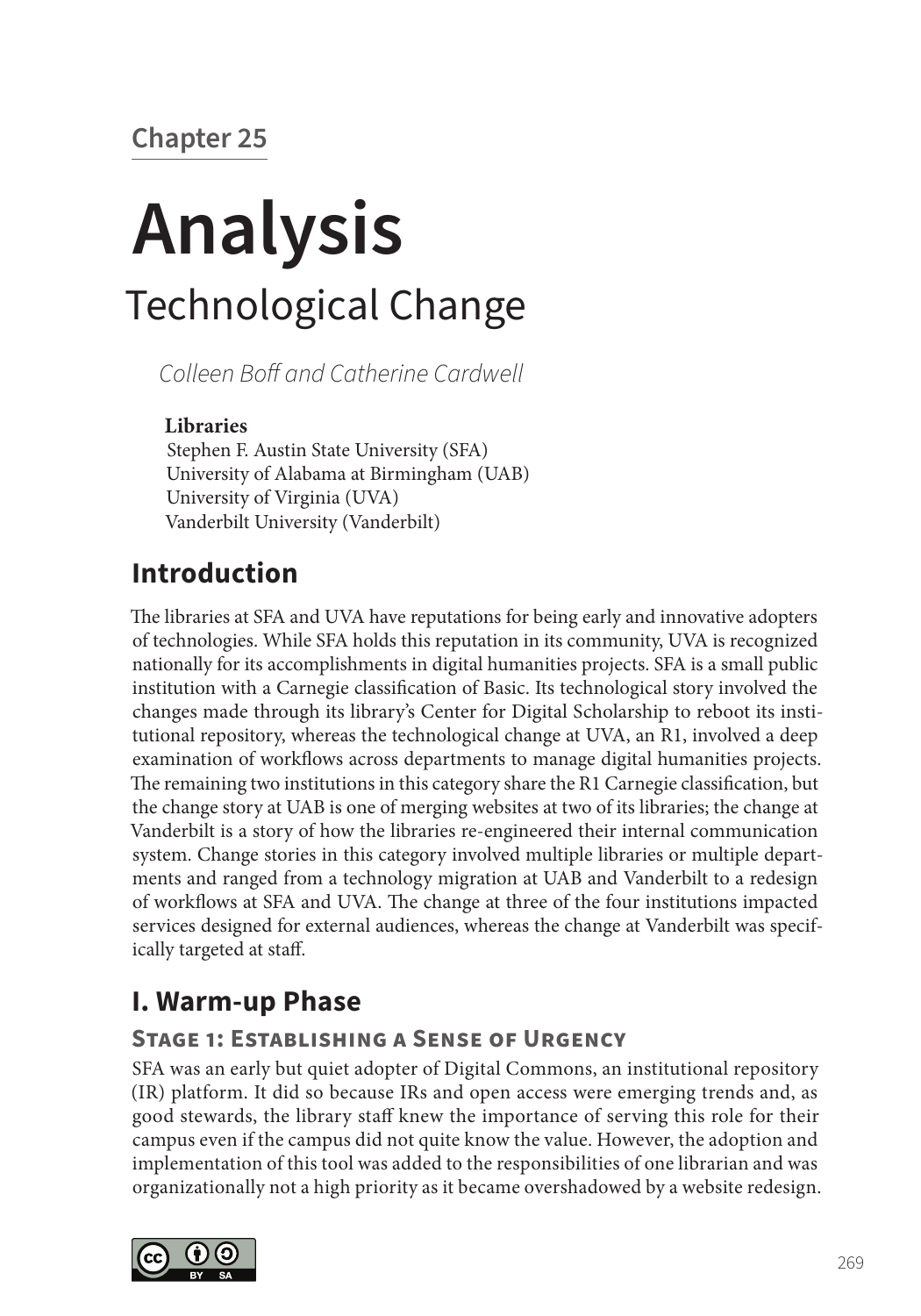After realizing the exorbitant cost per item housed in the IR, the librarians who oversaw the project made a case for more robust support from library administration and librarians and more participation from campus stakeholders in determining the future of the IR. At UAB, a newly hired library dean was given the mandate in 2014 to centralize library operations into one library system. Merging the library websites of two libraries was the last step in this centralization process. The two independently operated websites confused patrons; they were costly for the library to run because it was paying for two instances of the catalog; and they used outdated technologies. The impetus for change at UVA was sparked by staff frustrated with inconsistent practices related to their digital projects. They lacked centralized and cohesive practices across units, which left them with backlogs of analog collections in need of digitization. The backdrop for change at Vanderbilt was spurred by staff frustration and complaints about communication. It took a turnover in the top leadership position for communication among staff to truly become a priority. The new university librarian appointed her deputy university librarian to head up an initial task force of seven members, all of whom had at least ten years of experience. They were given three months to gather data and to make recommendations. They used data from Google Analytics and gathered staff feedback through a survey. Their work resulted in four specific recommendations, which the university librarian assigned to an implementation team.

## **Stage 2: Creating the Guiding Coalition**

In order to reboot SFA's IR, the associate director was empowered to create the Center for Digital Scholarship by pulling together four staff members from other areas of the library. Together, they actively promoted the capabilities of the IR to individuals and groups of faculty across campus. Once the IR was more populated with a variety of materials, they were able to continue to raise interest and awareness among campus stakeholders. The team at UAB took a slightly different approach to the website merger when the library administration outsourced the work related to the website revision to the UAB campus Digital Media Team. The team conducted a SWOT analysis to gain feedback about the website, and then the library dean formed a website committee with representation from employee groups, departments, and libraries to itemize and categorize all services offered by the libraries. The committee was given a simple charge to merge websites and an ambitious deadline of less than one year to do so. While UAB's goal was to have a small, agile committee in order to facilitate quick decision-making, UVA did the opposite by creating the Digital Production Workflow Team, a group that included many members with knowledge of workflows and appropriate expertise. This was done so that the team had the full picture of all of the disparate processes within the organization. As at SFA, the leadership at Vanderbilt pulled together a small guiding coalition of three to explore and implement a new communication system. The team included two members from the initial task force and a new member from the library's IT unit. These three individuals were hand-picked because they were trusted by the staff at large, worked well together, and had a reputation of creativity and follow-through.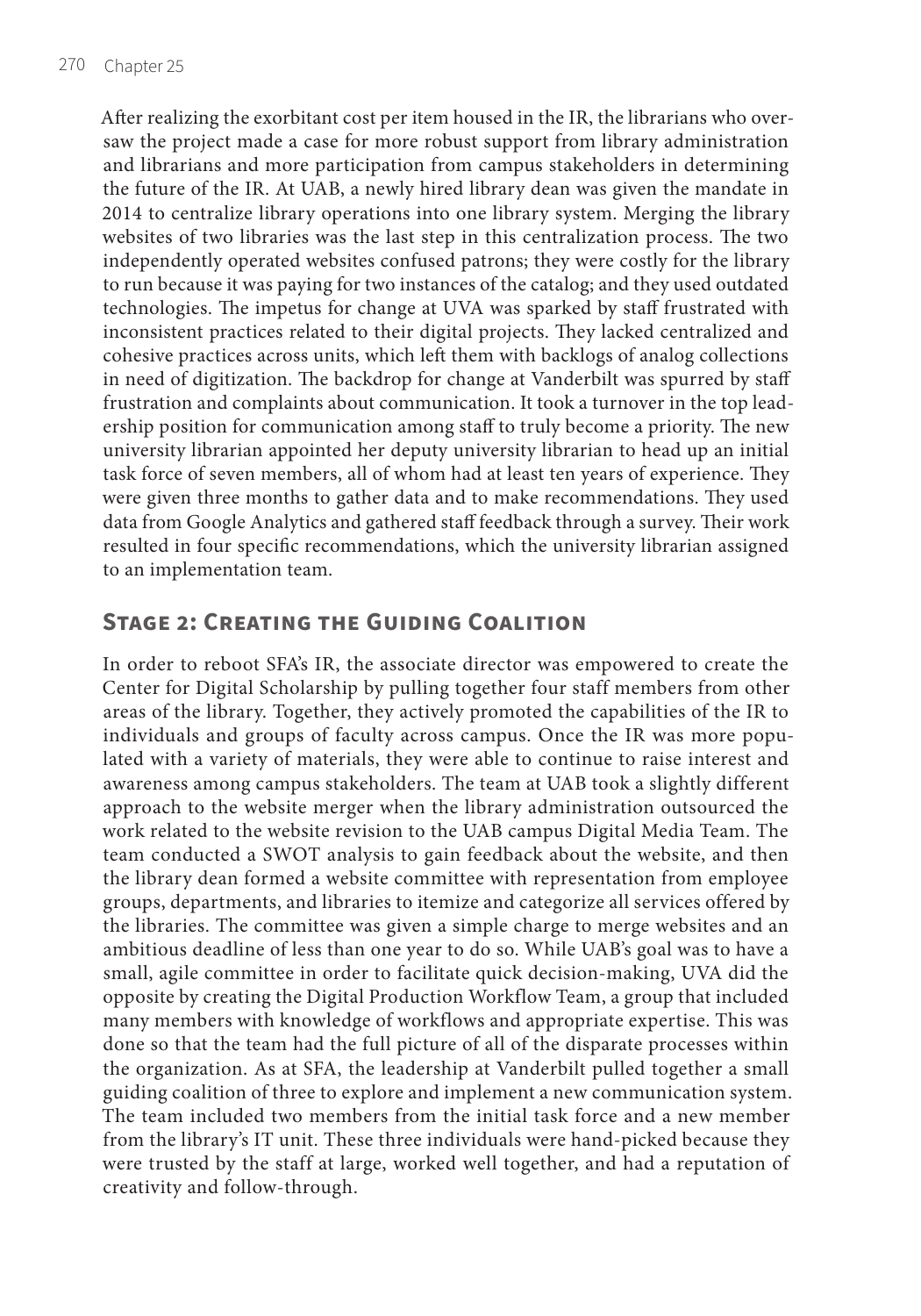## **Stage 3: Developing a Vision and Strategy**

The newly formed unit at SFA unified their efforts as a team by revisiting and revising the mission statement for the IR, which in turn served as their shared vision as a department. They broadened the vision from the IR serving as a depository of print formats to it serving as an archive and showcase of all types of scholarship. The development of a shared vision and strategy at UAB was a bit more complicated and included a review by the committee of the libraries' strategic plan, past usability studies, prior knowledge of the UAB Digital Media team, the results of the SWOT analysis, and an informal review of websites of peer and aspirational institutions. In order to address common complaints from staff and users, the web committee surveyed each unit to determine which of its services it wanted prominently featured on the new website. The committee used this collective feedback to create the structure for the unified site map. As at UAB, the team at UVA looked outward to see what other institutions were doing in order for their vision to coalesce. Through this process, they were able to analyze the strengths and weaknesses of these programs to map out stages in their workflow. They subsequently began to devote meetings to each stage. The initial committee at Vanderbilt identified concrete recommendations to the implementation team, which included a participatory mechanism for sharing news, a revitalized intranet, and a shared calendar. The Vanderbilt team spent significant time at this stage testing a long list of technological tools in the hopes of finding an all-in-one tool, which proved elusive. The strategy they settled on was to go with WordPress, the platform already being used to report news in the organization. However, they devoted a great deal of time customizing it with themes and plug-ins to meet the expectations of the staff.

## **Stage 4: Communicating the Change Vision**

At SFA, the Center for Digital Scholarship team focused on creating a unified presentation of the IR. They stressed that their success hinged on their ability to leverage the relationships each of them had with departmental faculty. This resulted in the IR growing from 279 items in 2012/2013 to more than 6,000 items by 2017/2018. The web team at UAB did not have the benefit of being fully in control of their webpage redesign because they were working with the university's web design team. After the initial visioning process, there was not much communication with library staff or the wider community of users while the campus team was busily working on the landing pages. However, once the pages were ready, feedback forms were placed on the website so users could provide feedback. While the communication at UAB was admittedly spotty, the strategies at UVA were robust, layered, and somewhat unique. To facilitate productive discussion within the group, members were instructed to arrive at meetings ready to talk about ideas to improve the future environment rather than focusing on failures. They decided to label projects that began prior to the processes as "legacy projects" so that members could focus on future work and not get caught up in changing processes related to existing projects. They used Atlassian Confluence, a collaboration software program, to organize their work and make it available to all. They ultimately produced a detailed report with their recommendations and gave it to their library administration and subsequently used this approved report to present to the staff. The implementation at Vanderbilt pursued typical routes of communication, but the strength of the team's communication efforts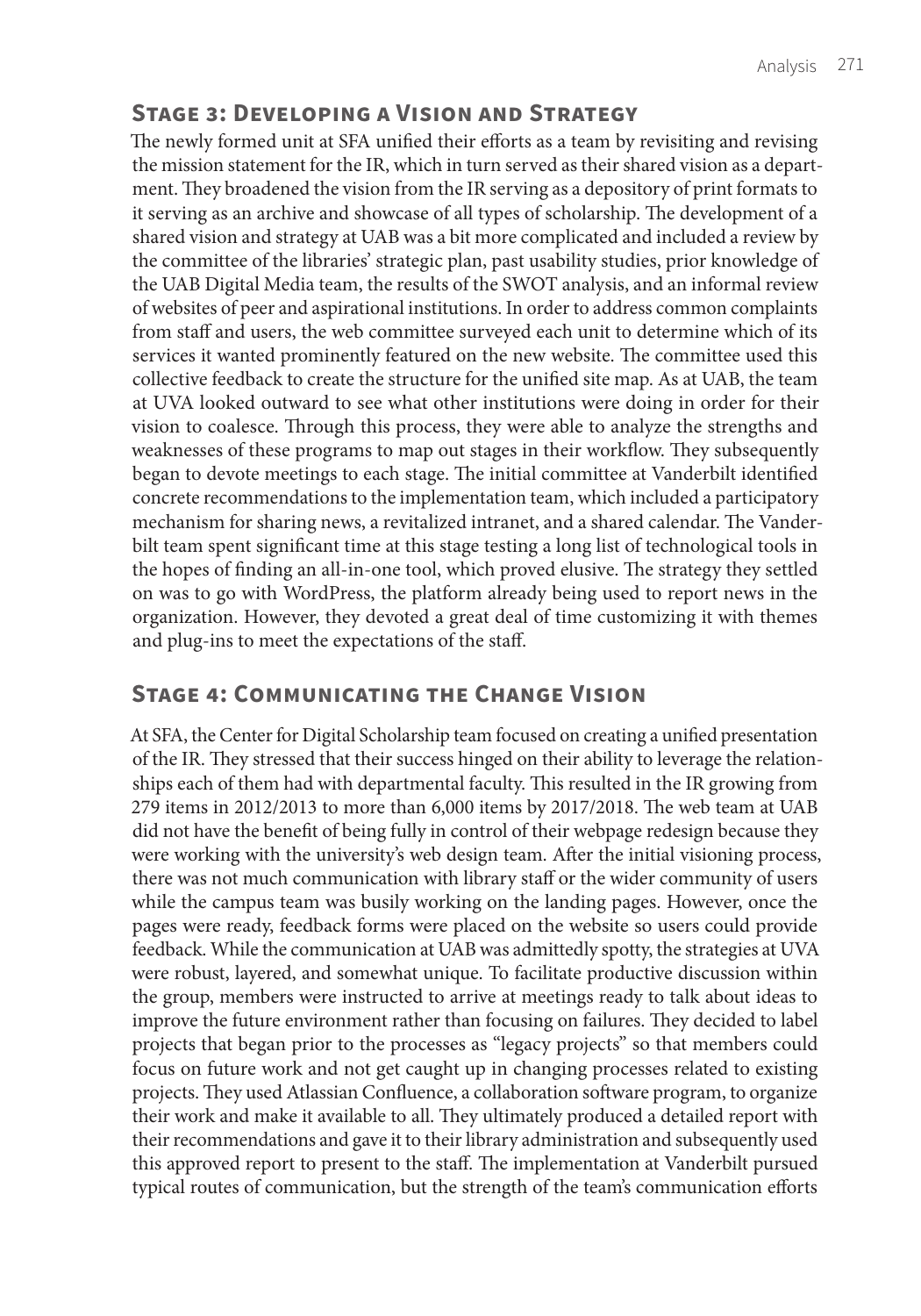was attributed to their ability to make strategic and intentional communication decisions. They made sure to circle back to the initial recommending group to not only solicit their help with testing but to gain some buy-in and goodwill among the staff. In addition to making presentations at large staff gatherings, this team worked hard to communicate individually as a way to get staff to contribute to the new system.

## **II. Introducing New Practices Phase**

#### **Stage 5: Empowering Broad-Based Action**

A crucial turning point for the Center for Digital Scholarship team at SFA came when they stopped asking faculty to simply deposit their articles and started involving faculty in shaping the scope of the IR. Though this proved to be a fresh start to the reboot of the IR at SFA, the web committee at UAB had the misfortune of their change initiative coming at the end of the centralization of their library system. Though the work got done a bit later than scheduled, they were overly ambitious with their timeline and bundled too many technological changes, including the simultaneous launch of a discovery layer with their web redesign. Other barriers to staff support of the redesign included mixed feelings among staff about outsourcing control of the library website to the campus team. UVA reported communication, especially between departments, as a problem it was trying to solve. Because workflows crossed over departmental lines, projects would get lost in the handoff from one department to another. Funding was sporadic, as was decision-making. As the authors state, "It was not one person's job to make sure digital collections moved from ingest to access." Lastly, the implementation team at Vanderbilt anticipated barriers to staff buy-in and designed the new communication system to be user-friendly and easy to use. They chose to have faith in their colleagues to make reasonable and professional posts, a belief that has proven to be true.

#### **Stage 6: Generating Short-Term Wins**

The very metric that served to create a sense of urgency to reboot the IR at SFA also served as the evidence of a short-term win. The cost to host documents in the IR went from \$100 a document at the launch of the IR to \$5 a document after the hard work of the reboot team. In addition to the growth in the number of items added to the IR each year, other short-term wins included the number of new journals published and the percentage of overall faculty participation. Though it was cause for concern among some UAB staff, the web team saw the decision by the library administration to outsource the creation and maintenance of the website as the first short-term win. The second short-term win was the creation of a new domain address for the website that made the task of centralizing not only the library website but UAB's Springshare products much more seamless. Short-term wins by the UVA team were practical and included the decision to use a project management software program to help them track digital projects. They spent time to establish standardized descriptive workflows, including the investigation of a metadata management system. The Vanderbilt implementation team was encouraged by staff requests for additional improvements to their new communication system, which demonstrated that staff were engaged and actively reading and contributing communications.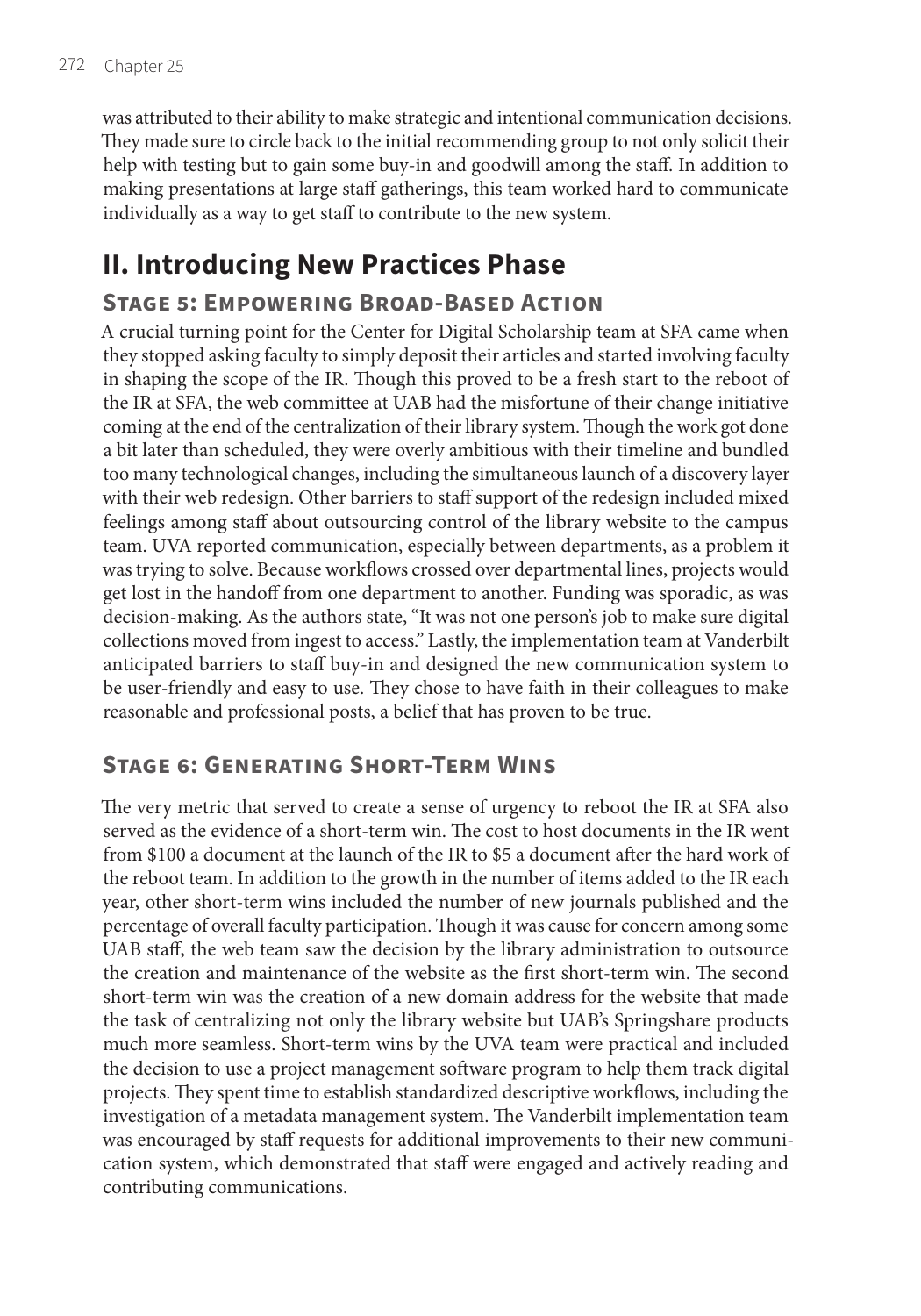## **Stage 7: Consolidating Gains and Producing More Change**

The cycle of change continued at each of these institutions. At SFA, the Center for Digital Scholarship added more and more examples of creative projects hosted in the IR. These were featured during the team's presentations, which sparked even more ideas among faculty about ways to utilize the IR. The website committee at UAB continued their change momentum and worked on various library-related migrations and mergers while the campus Digital Media team was building the website over the summer. These included merging the libraries' two catalogs, creating a unified *A–Z* site for shared databases, and working on a single instance of UAB's Springshare products. The team at UVA tested their framework with two small digital projects that helped them refine their recommendations in their final report. They recommended the establishment of a permanent Digital Collections Team and a director position to lead the group. The new intranet and internal communication blog that the implementation put in place at Vanderbilt is actively being used as more staff are feeling comfortable posting. In fact, the team is getting requests from staff to replicate instances of this enhanced blog to meet additional needs of various working groups in the library.

## **III. Grounding Phase**

#### **Stage 8: Anchoring New Approaches in the Culture**

To truly anchor their IR in the campus culture, the Center for Digital Scholarship team at SFA set their sights on solving a long-standing campus-wide problem by creating a centralized electronic platform to host theses and dissertations. This served only to heighten the value of their IR on their campus. The strategy for solidifying change at UAB and at UVA involved the creation of permanent working groups to continue the work at these two institutions. A permanent website committee was sanctioned at UAB, and the library administration at UVA agreed with the temporary team's recommendation to establish a permanent Digital Collections Team with a dedicated position to lead the group. This signaled to staff that library administration recognized the ongoing work necessary to keep these functions healthy. Finally, staff at Vanderbilt were actively using their new communication platform, which resulted in a more informed staff. In fact, some staff started to see other ways to use the enhanced communication for other work purposes.

## **Analysis and Conclusions**

The technological enhancements made at SFU and UVA are anchored and continue. The work at Vanderbilt has mostly concluded. In spite of all of the hard work by the Center for Digital Scholarship staff, the future of the IR at SFA is tenuous due to four vacated positions out of five that remain unfilled and new library leadership. This suggests that future-facing initiatives such as this that fall outside of core and traditional library roles may become unstable if the shared vision in the organization is disrupted. Not only is this team of one faced with doing less outreach and doing the work of these vacated positions, they now have to strategize about how to make this a library priority once again.